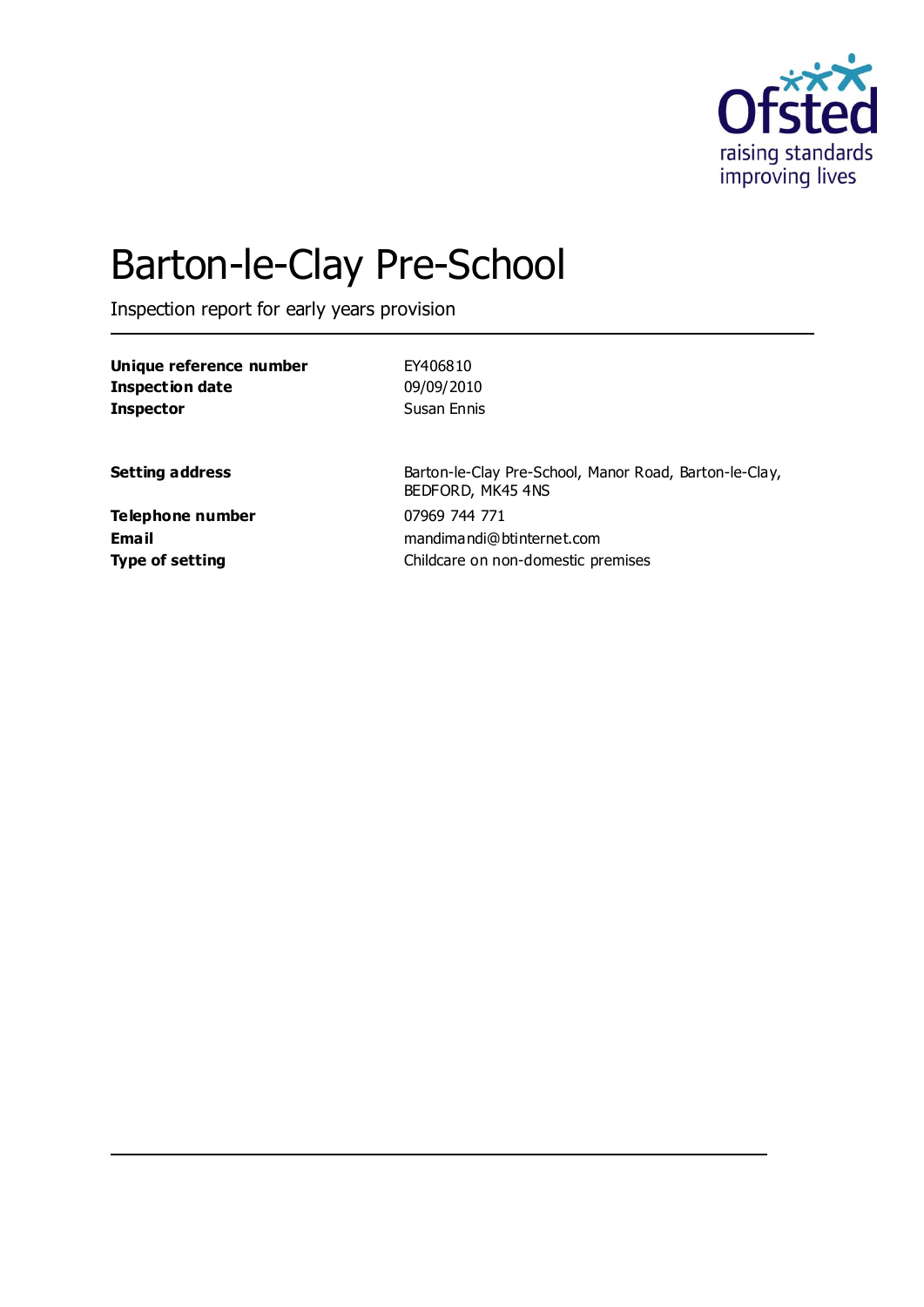The Office for Standards in Education, Children's Services and Skills (Ofsted) regulates and inspects to achieve excellence in the care of children and young people, and in education and skills for learners of all ages. It regulates and inspects childcare and children's social care, and inspects the Children and Family Court Advisory Support Service (Cafcass), schools, colleges, initial teacher training, work-based learning and skills training, adult and community learning, and education and training in prisons and other secure establishments. It assesses council children's services, and inspects services for looked after children, safeguarding and child protection.

If you would like a copy of this document in a different format, such as large print or Braille, please telephone 0300 123 1231, or email enquiries@ofsted.gov.uk.

You may copy all or parts of this document for non-commercial educational purposes, as long as you give details of the source and date of publication and do not alter the information in any way.

T: 0300 123 1231 Textphone: 0161 618 8524 E: enquiries@ofsted.gov.uk W: [www.ofsted.gov.uk](http://www.ofsted.gov.uk/)

© Crown copyright 2010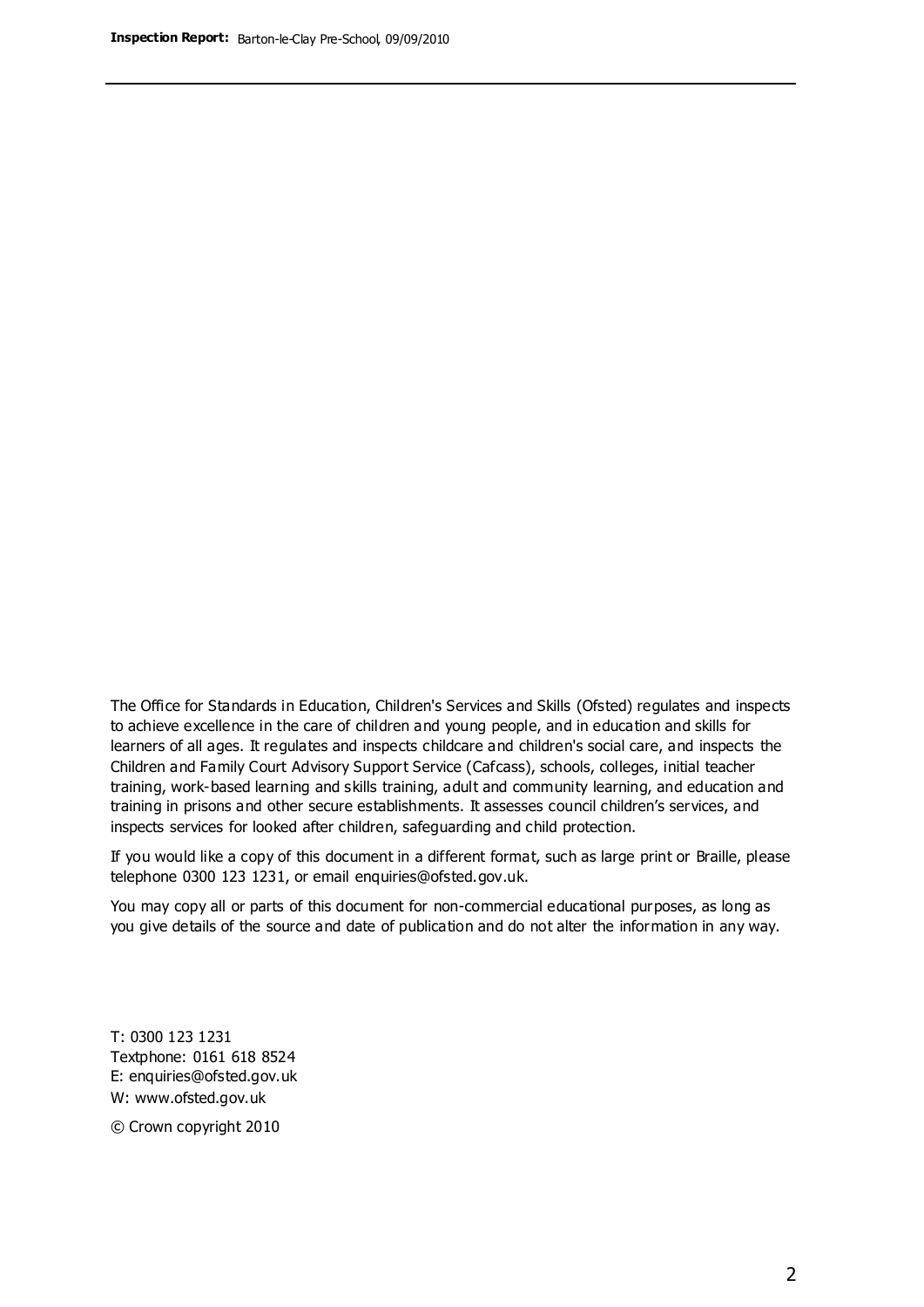## **Introduction**

This inspection was carried out by Ofsted under Sections 49 and 50 of the Childcare Act 2006 on the quality and standards of the registered early years provision. 'Early years provision' refers to provision regulated by Ofsted for children from birth to 31 August following their fifth birthday (the early years age group). The registered person must ensure that this provision complies with the statutory framework for children's learning, development and welfare, known as the *Early* Years Foundation Stage.

The provider must provide a copy of this report to all parents with children at the setting where reasonably practicable. The provider must provide a copy of the report to any other person who asks for one, but may charge a fee for this service (The Childcare (Inspection) Regulations 2008 regulations 9 and 10).

Please see our website for more information about each childcare provider. We publish inspection reports, conditions of registration and details of complaints we receive where we or the provider take action to meet the requirements of registration.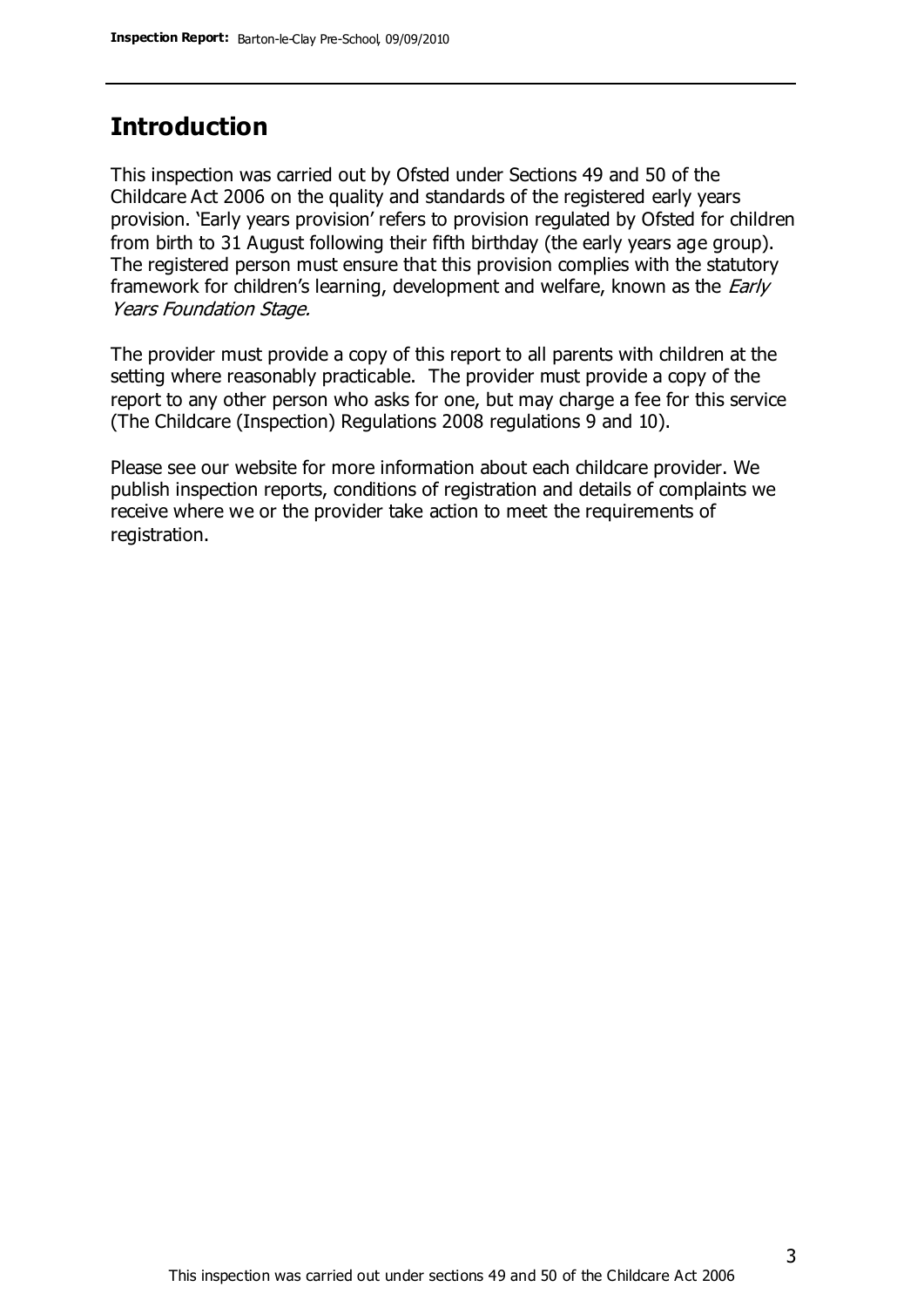# **Description of the setting**

Barton-le-Clay Pre-school registered in 2010 and operates from a purpose built building within the grounds of Ramsey Manor School in Barton-Le-Clay, Bedfordshire. Children have access to a large open plan room and a secure, enclosed outside play area. The pre-school has five fish.

The pre-school is registered on the Early Years Register. A maximum of 32 children may attend the setting at anyone time and there are currently 52 children on roll. The pre-school is open each weekday from 9am to 3pm term time only and children attend for a variety of sessions. The pre-school offers care to children with special educational needs and/or disabilities and to those who speak English as an additional language.

The pre-school employs 10 members of staff including two administrators. Six of the staff, including the managers, hold early year's qualifications and of these four are working towards further qualifications.

### **The overall effectiveness of the early years provision**

Overall the quality of the provision is good.

Staff create a very welcoming and safe environment in which all children thrive. Planning is flexible, taking into account children's likes and dislikes, enabling them to enjoy their time at the pre-school and make good progress in their learning and development. The staff build trusting relationships with parents and carers and keep them well informed about their children's development and the day-to-day running of the pre-school. Senior staff lead a culture of reflective practice where all staff work together and are committed to continuous improvement for all children and their families.

## **What steps need to be taken to improve provision further?**

To further improve the early years provision the registered person should:

- develop further the systematic use of starting points, observations and assessments to plan the next steps in a child's developmental progress and regularly review this approach
- develop further the use of reflective practice to more easily identify the setting's strengths and areas for improvement.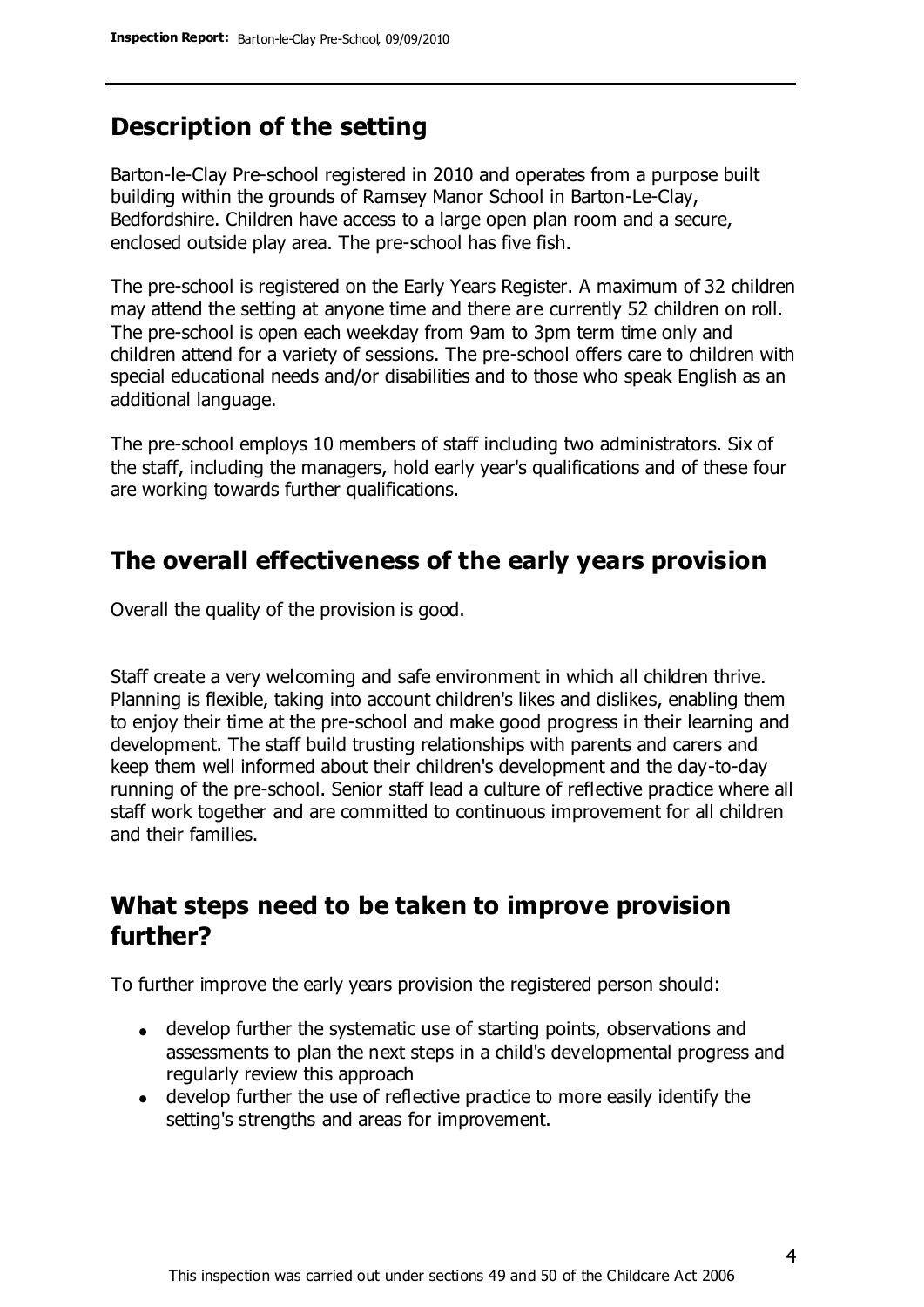# **The effectiveness of leadership and management of the early years provision**

The knowledge and enthusiasm of the senior staff ensures that all aspects of the provision are well led. The effective implementation of the setting's comprehensive policies and procedures support the daily running of the setting and ensure that children are offered a safe and secure environment. For example, there are robust procedures for checking that staff are suitable to work with the children and a rolling program of training to further increase their childcare knowledge. They also have an appropriate understanding of the procedures to follow relating to safeguarding children, ensuring that their welfare is promoted and that they are fully protected at all times. Staff further protect children's safety by taking effective steps to minimise the hazards. They carry out comprehensive risk assessments and daily safety checks of the areas used by the children, removing any items that may be hazardous, such as a plastic box that has split and in which children may catch their fingers. Practical procedures also protect the children when on outings. For example, they all wear high visibility jackets and staff carry a first aid kit, the children's emergency contact numbers and a mobile phone with them.

The pre-school effectively promotes equality and diversity, enabling them to offer a service that is inclusive for all children and their families. Staff work closely with the parents to ensure that they understand each child's background, needs and beliefs. For example, they translate letters and policies into the child's home language enabling the parents to feel involved in their child's care and join in with cultural greetings to help the children feel secure and settled. The pre-school helps children learn and understand about the society in which they live by, for example, celebrating festivals such as Chinese New Year and Diwali and providing resources such as puzzles and play figures reflecting other cultures and those with disabilities.

Children's individual development is effectively promoted because the pre-school has good procedures in place to support, monitor and evaluate their progress. The interesting range of available resources is actively used and the all-inclusive childfriendly environment is positively conducive to children's learning. For example, low-level, labelled storage encourages the children to freely choose what to play with and child-sized furniture ensures that they can all sit comfortably while they play or eat. Following a recent move to the building, the staff ensured that they used familiar items such as the same tablecloths and the role play equipment to help the children settle more quickly into their new surroundings. They also make good use of the outdoor play area enabling the children to move freely from inside to outside and enjoy activities such as digging, sand play and mark-making on the white board pinned to the fence.

Staff show a genuine desire to promote the best care and opportunities for children and are committed to sustainability. Since registration, getting to know a new building and a mostly new staff team has been actively and positively taken on board enabling the staff to work very well as a team and seamlessly together. During the inspection when the leader was busy talking to the inspector, the staff deployed themselves effectively to meet the needs of the children and to ensure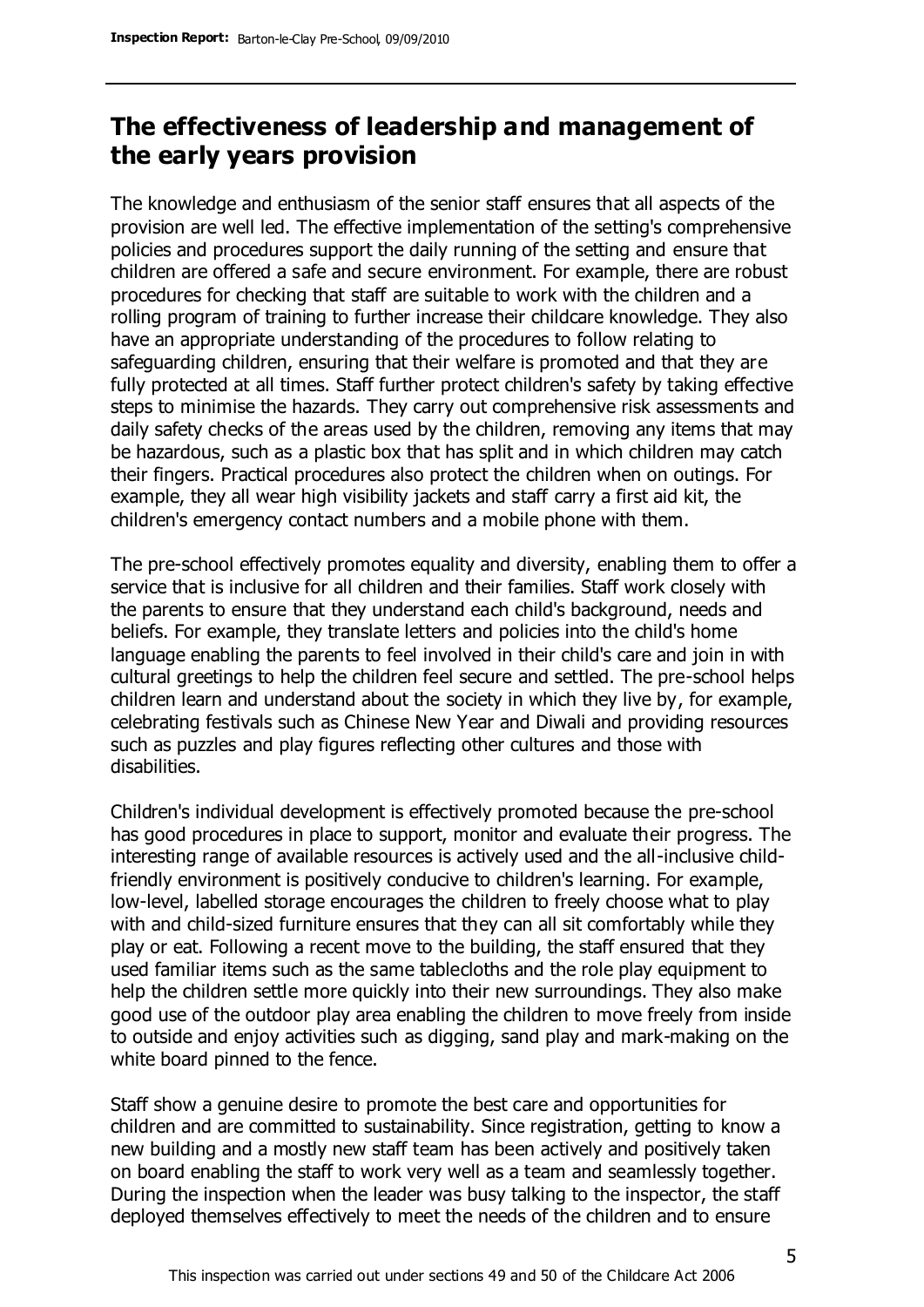that the routine for the day was followed. All staff work, together with the committee and parents, to monitor the pre-school and contribute their thoughts and ideas for improvement. However, this is an area for further development as the pre-school's strengths and areas for improvement are not currently clearly identified.

Effective links with parents, carers and other settings positively promotes continuity of care and education for all the children. Parents are kept well informed about their child's development and the day-to-day running of the pre-school through, for example, invitations to parents' evenings, use of the parents' notice board and regular newsletters. They are also invited to organised events such as the pre-school's sports day and nativity play. They are welcome to join the parent helper rota and the pre-school's open door policy ensures that they are able to visit at any time. The pre-school works closely with other settings attended by the children and the school that they move onto. Regular visits to the local school for play time and assembly enables the transition between pre-school and school to smoothly take place and the leader regularly meets with the school staff to ensure that they know the children before they start. The pre-school works with the parents to ease the transition for them also. For example, staff take photographs of the school buildings and child's teacher to give to parents so that they can discuss them with their child during the summer holidays and in their home language.

# **The quality and standards of the early years provision and outcomes for children**

Children are offered interesting and stimulating opportunities to help them effectively progress and develop across all areas of learning. Information is gained about the children by the parents completing an 'All About Me' sheet asking about the children's home lives, personalities, likes and dislikes. Staff also observe and assess the children during their first couple of weeks at the pre-school.They record children's attainments through use of observation, assessment and planning for their next steps and they know the children very well. Each child has a learning profile highlighting their progress through examples of their work and photographs. However, as the system in place is not used consistently children's development is not optimally promoted.

Children's learning is effectively encouraged through a range of adult-led and childinitiated activities. For example, when children show an interest in using the role play doctor's kit, staff develop the idea by setting up a doctor's surgery outside and support the children in their imaginary play by encouraging them to phone up for appointments and care for their patients. Staff also make good use of spontaneous activities and opportunities. Whilst numbers are low due to the start of term, the staff decide to make use of the autumn weather by taking the children for a walk around the village. Before leaving they develop the children's language skills by discussing with them what they might see on their walk and the reason why they may not see an owl when it was suggested, also therefore developing their knowledge and understanding of the natural world. On the walk children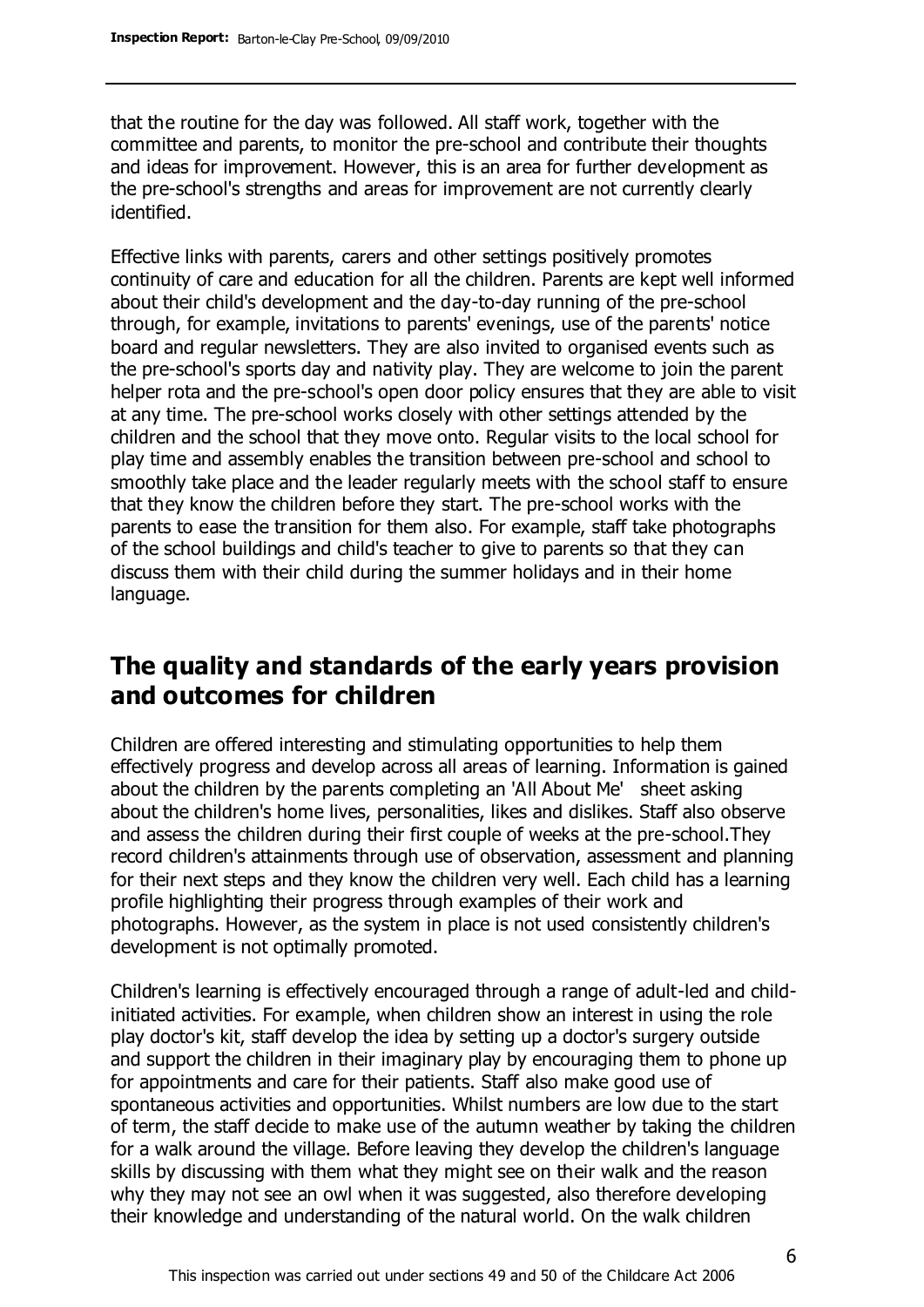notice the smell of lavender and the sound of the birds singing, extending their creative and sensory skills as they do so. They then enjoy collecting the fallen leaves to start their autumn display back at pre-school.

Children enjoy their time at the pre-school, forging friendships with the staff and each other as they, for example, express their pleasure at sitting next to their friend at lunch time and caringly rub their friend's head after they accidentally bumped together. Their behaviour is good as they follow the positive role modelling practised by the staff and learn the consequences of their actions by sometimes having their name moved from the smiling face on the wall to the sad one. Consistent ground rules also help them to learn what is expected, for example, they know that when the rattle is shaken they need to stand still and use their 'listening ears' to hear the instructions. Staff make good use of positive praise to build children's confidence and self-esteem. When children sit properly at the table they are praised with 'Well done. You've sat really nicely' and when they have achieved something special they receive a sticker for their efforts.

Children's health and welfare are actively promoted as staff take effective steps to minimise the spread of infection and develop children's understanding of healthy living as they, for example, learn to wash their hands before eating and discuss why it is important to eat healthily. They are also learning where food comes from as they grow cherry tomatoes in the pre-school vegetable patch and then eat them for snack. Their independence is encouraged as they pour out their own drinks at snack time and know to place their plate and cup at the kitchen hatch for washing up. They are becoming aware of their own bodies at they participate in activities such as measuring their pulse before and after exercise and discussing how the exercise makes them feel. Children are also learning about their own safety. They are reminded by staff not to play under the table in case they bump their head and not to put their fingers near the door. They also enjoy participating in activities such as practising their road safety as they drive their bikes and scooters around a drawn track and then stop when the toy traffic lights turn red.